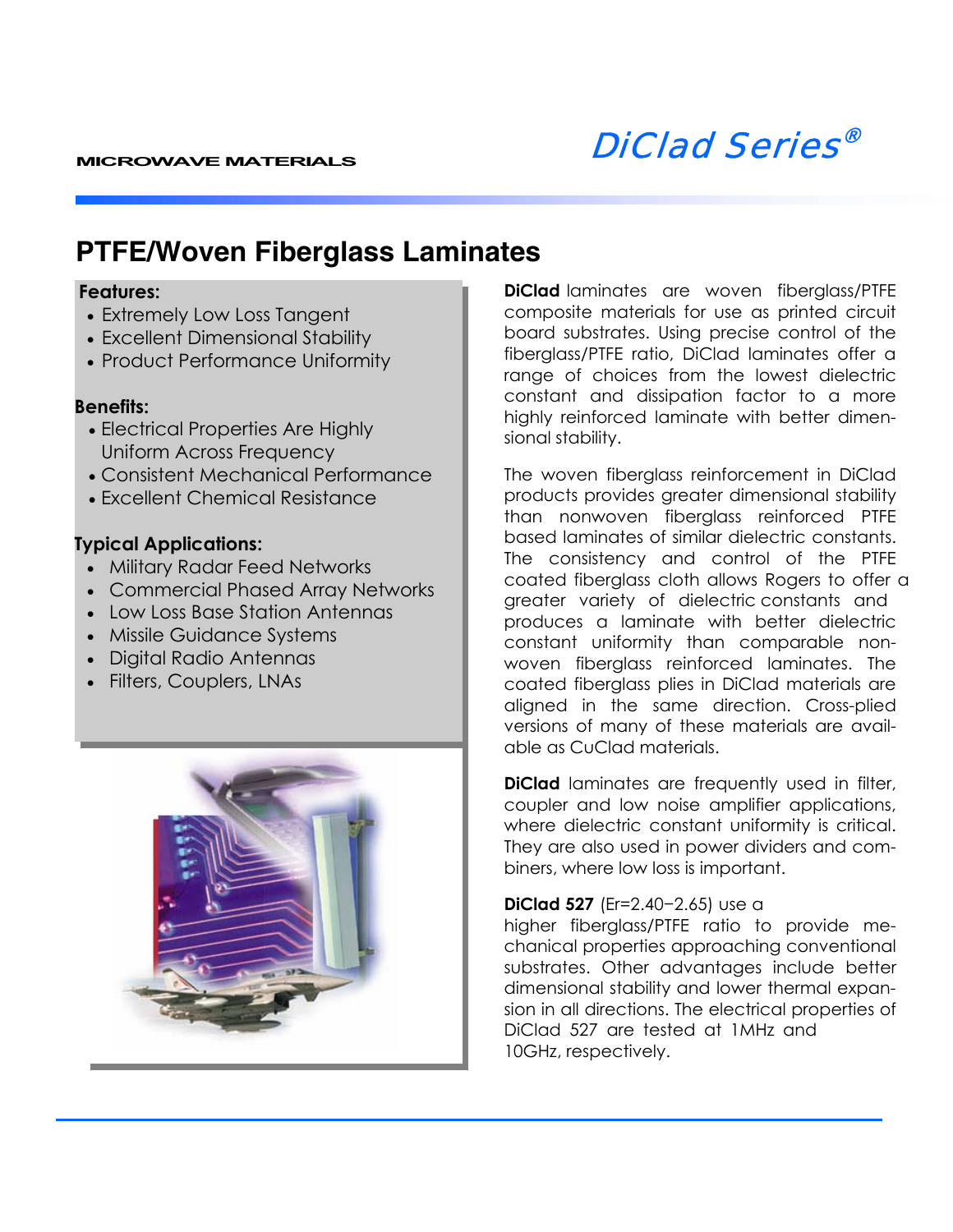| <b>Typical Properties: DiClad</b>                                                                                                              |                                                                   |                                       |                                  |                                  |                                   |
|------------------------------------------------------------------------------------------------------------------------------------------------|-------------------------------------------------------------------|---------------------------------------|----------------------------------|----------------------------------|-----------------------------------|
| <b>Property</b>                                                                                                                                | <b>Test Method</b>                                                | <b>Condition</b>                      | <b>DiClad 880</b>                | <b>DiClad 870</b>                | <b>DiClad 527</b>                 |
| Dielectric Constant @ 10 GHz                                                                                                                   | IPC TM-650 2.5.5.5                                                | C23/50                                | 2.17, 2.20                       | 2.33                             | 2.40 to 2.65                      |
| Dielectric Constant @ 1 MHz                                                                                                                    | IPC TM-650 2.5.5.3                                                | C23/50                                | 2.17, 2.20                       | 2.33                             | 2.40 to 2.65                      |
| Dissipation Factor @ 10 GHz                                                                                                                    | IPC TM-650 2.5.5.5                                                | C23/50                                | 0.0009                           | 0.0013                           | 0.0018 <sup>1</sup>               |
| Dissipation Factor @ 1 MHz                                                                                                                     | IPC TM-650 2.5.5.3                                                | C23/50                                | 0.0008                           | 0.0009                           | 0.0010                            |
| Thermal Coefficient of Er<br>(ppm/°C)                                                                                                          | IPC TM-650 2.5.5.5<br>Adapted                                     | -10 $^{\circ}$ C to +140 $^{\circ}$ C | $-160$                           | $-161$                           | $-153$                            |
| Peel Strength (lbs.per inch)                                                                                                                   | IPC TM-650 2.4.8                                                  | <b>After Thermal Stress</b>           | 14                               | 14                               | 14                                |
| Volume Resistivity ( $M\Omega$ -cm)                                                                                                            | IPC TM-650 2.5.17.1                                               | C96/35/90                             | $1.4 \times 10^{9}$              | $1.5 \times 10^{9}$              | $1.2 \times 10^{9}$               |
| Surface Resistivity ( $M\Omega$ )                                                                                                              | IPC TM-650 2.5.17.1                                               | C96/35/90                             | $2.9 \times 10^{6}$              | $3.4 \times 10^{7}$              | $4.5 \times 10^{7}$               |
| Arc Resistance                                                                                                                                 | ASTM D-495                                                        | D48/50                                | >180                             | >180                             | >180                              |
| Tensile Modulus (kpsi)                                                                                                                         | ASTM D-638                                                        | A, 23°C                               | 267, 202                         | 485, 346                         | 706, 517                          |
| Tensile Strength (kpsi)                                                                                                                        | ASTM D-882                                                        | A, 23°C                               | 8.1, 7.5                         | 14.9, 11.2                       | 19.0, 15.0                        |
| Compressive Modulus (kpsi)                                                                                                                     | ASTM D-695                                                        | A, 23°C                               | 237                              | 327                              | 359                               |
| Flexural Modulus (kpsi)                                                                                                                        | ASTM D-790                                                        | A, 23°C                               | 357                              | 437                              | 537                               |
| Dielectric Breakdown (kV)                                                                                                                      | ASTM D-149                                                        | D48/50                                | $>45$                            | $>45$                            | >45                               |
| Density ( $g/cm3$ )                                                                                                                            | ASTM D-792 Method A                                               | A, 23°C                               | 2.23                             | 2.26                             | 2.31                              |
| Water Absorption (%)                                                                                                                           | MIL-S-13949H 3.7.7<br>IPC TM-650 2.6.2.2                          | E1/105 + D24/23                       | 0.02                             | 0.02                             | 0.03                              |
| <b>Coefficient of Thermal</b><br>Expansion (ppm/°C)<br>X Axis<br>Y Axis<br>Z Axis                                                              | IPC TM-650 2.4.24<br>Mettler 3000<br>Thermomechanical<br>Analyzer | 0°C to 100°C                          | 25<br>34<br>252                  | 17<br>29<br>217                  | 14<br>21<br>173                   |
| Thermal Conductivity (W/mK)                                                                                                                    | <b>ASTM E-1225</b>                                                | $100^{\circ}$ C                       | 0.261                            | 0.257                            | 0.254                             |
| Outgassing<br>Total Mass Loss (%)<br><b>Collected Volatile</b><br>Condensable Material (%)<br>Water Vapor Regain (%)<br>Visible Condensate (±) | NASA SP-R-0022A<br>Maximum 1.00%<br>Maximum 0.10%                 | 125°C, ≤ 10 <sup>-6</sup> torr        | 0.01<br>0.01<br>0.01<br>NO.      | 0.02<br>0.00<br>0.01<br>NO.      | 0.02<br>0.00<br>0.01<br><b>NO</b> |
| Flammability UL File E 80166                                                                                                                   | UL 94 Vertical Burn<br>IPC TM-650 2.3.10                          | C48/23/50, E24/125                    | Meets requirements<br>of UL94-V0 | Meets requirements<br>of UL94-V0 | Meets requirements<br>of UL94-V0  |

**1 Based on a Dielectric Constant of ≤ 2.50, Thickness ≥ 0.020"** 

### **Material Availability:**

DiClad laminates are supplied with 1/2, 1 or 2 ounce electrodeposited copper on both sides. Other copper weights and rolled copper foil are available. DiClad is available bonded to a heavy metal ground plane. Aluminum, brass or copper plates also provide an integral heat sink and mechanical support to the substrate.

When ordering DiClad products please specify dielectric constant, thickness, cladding, panel size and any other special considerations. Available master sheet sizes include 36" x 48" and 48" x 54".

*Results listed above are typical properties; they are not to be used as specification limits. The above information creates no expressed or implied warranties. The properties may vary depending on the design and application.*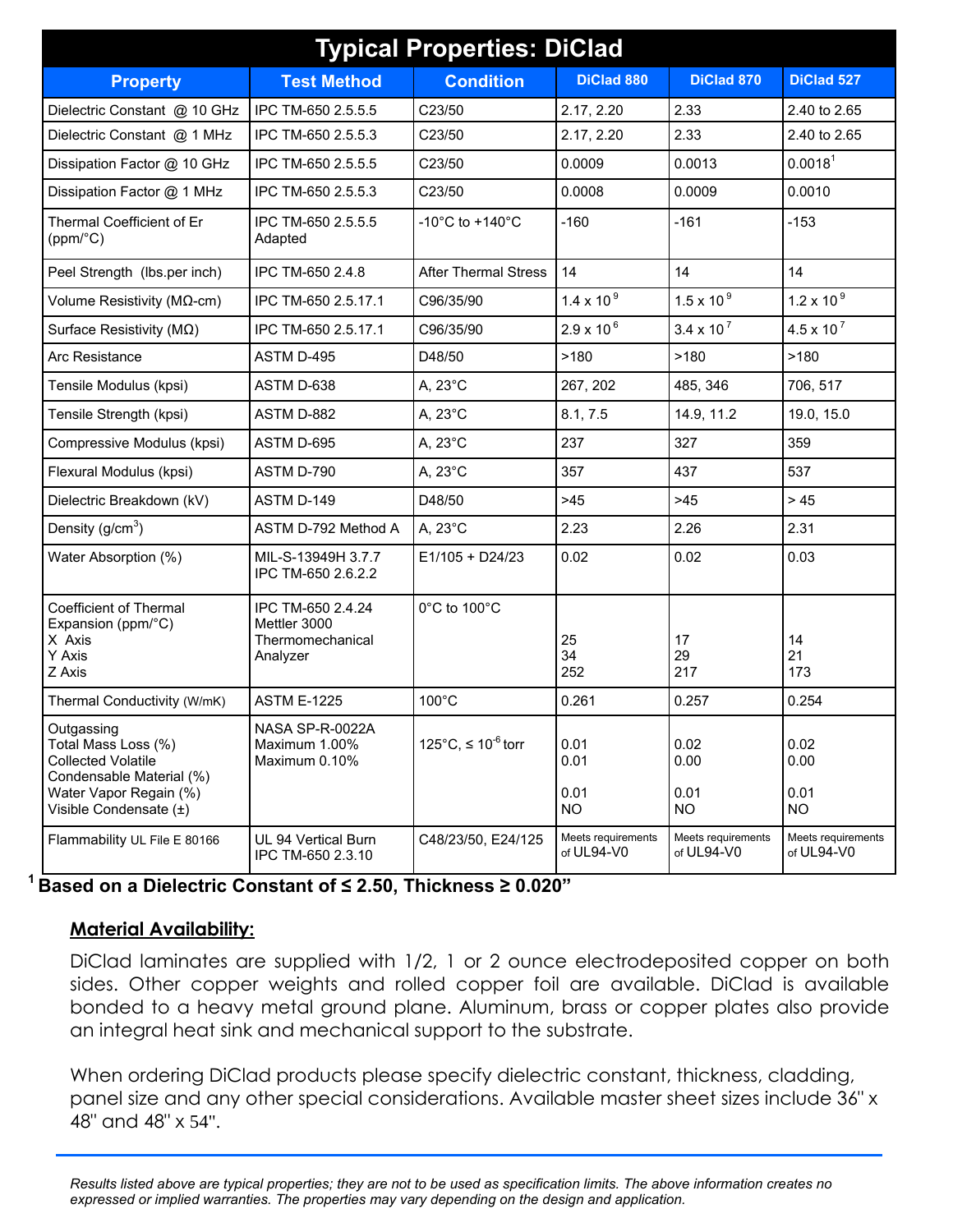# **DiClad 527**



#### **Figure 1**

Demonstrates the Stability of Dielectric Constant across Frequency. This information was correlated from data generated by using a free space and circular resonator cavity. This characteristic demonstrates the inherent robustness of the laminates across Frequency, thus simplifying the final design process when working across EM spectrum. The stability of the Dielectric Constant of DiClad over frequency ensures easy design transition and scalability of design.



#### **Figure 2**

Demonstrates the Stability of Dissipation Factor across Frequency. This characteristic demonstrates the inherent robustness of the Laminates across Frequency, providing a stable platform for high frequency applications where signal integrity is critical to the overall performance of the application.

*Results listed above are typical properties; they are not to be used as specification limits. The above information creates no expressed or implied warranties. The properties may vary depending on the design and application.*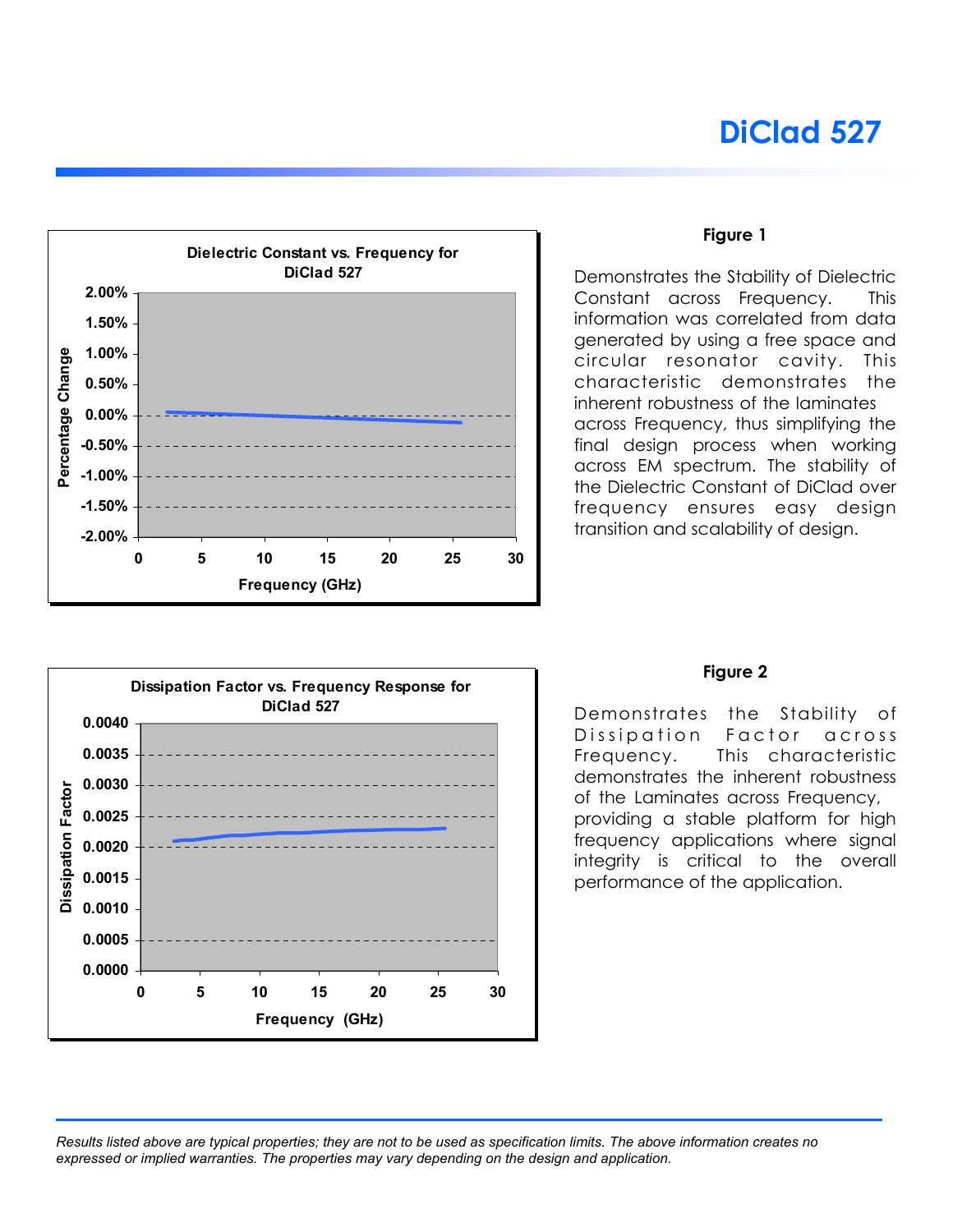# **DiClad 870**



#### **Figure 3**

Demonstrates the Stability of Dielectric Constant across Frequency. This information was correlated from data generated by using a free space and circular resonator cavity. This characteristic demonstrates the inherent robustness of the Laminates across Frequency, thus simplifying the final design process when working across EM spectrum. The stability of the Dielectric Constant of DiClad over frequency ensures easy design transition and scalability of design.



#### **Figure 4**

Demonstrates the Stability of Dissipation across Frequency. This characteristic demonstrates the inherent robustness of the laminates across Frequency, providing a stable platform for high frequency applications where signal integrity is critical to the overall performance of the application.

*Results listed above are typical properties; they are not to be used as specification limits. The above information creates no expressed or implied warranties. The properties may vary, depending on the design and application.*